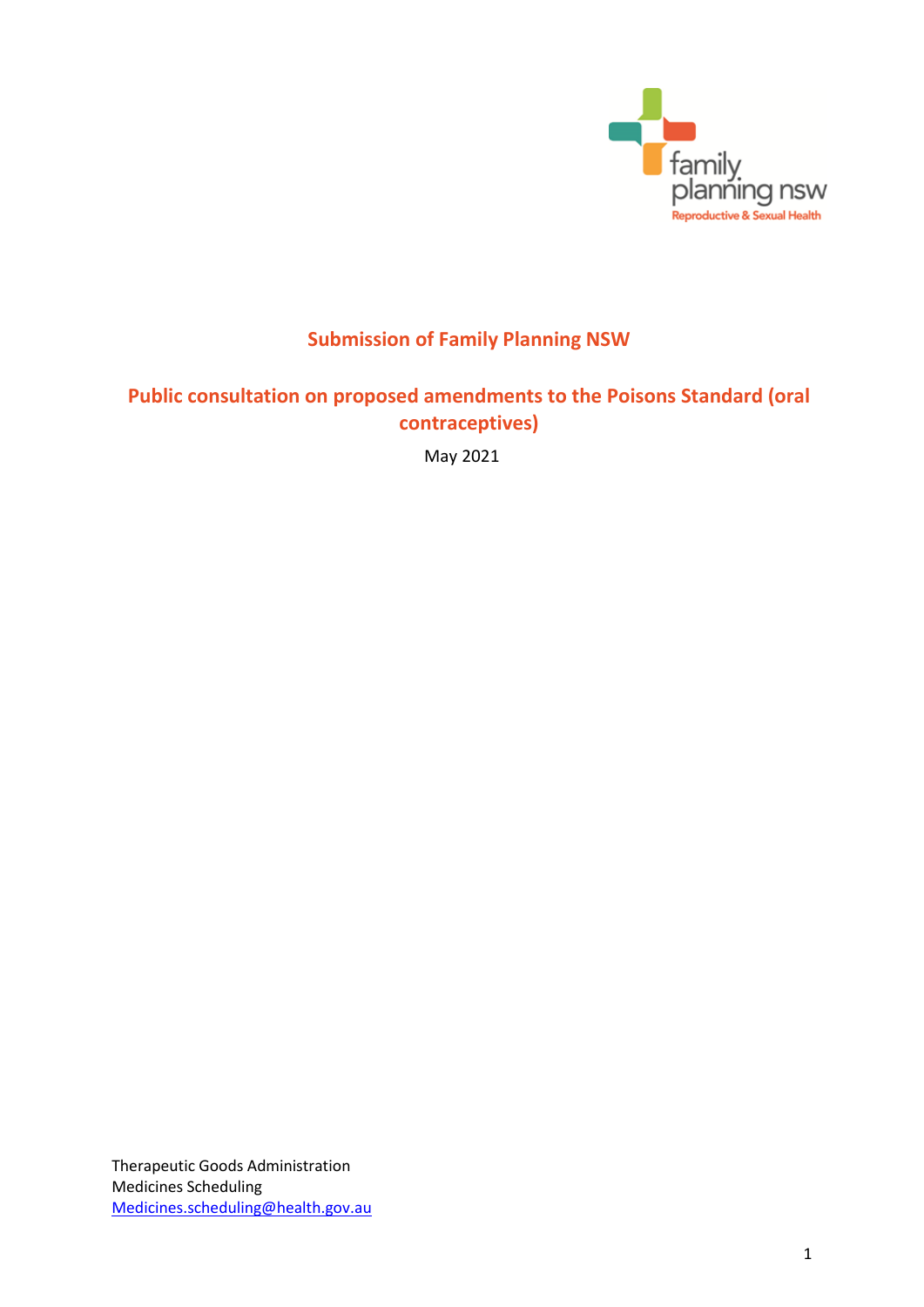Family Planning NSW welcomes the opportunity to make a submission to the Therapeutic Goods Administration regarding the 'Public consultation on proposed amendments to the Poisons Standard (oral contraceptives)**'**.

# **About Family Planning NSW**

Family Planning NSW is the leading provider of reproductive and sexual health services in NSW and Australia. We are experts in clinical service provision, including contraception, pregnancy options, STIs, sexuality and sexual function, menstruation, menopause, common gynaecological and vaginal health problems, cervical screening, breast awareness and men's and women's sexual health.

Our mission is to enhance the reproductive and sexual health and rights of our communities by supporting all people to have control over and decide freely on all matters related to their reproductive and sexual health. Our work is evidence-based and shaped by our research.

As an independent, not-for-profit organisation, we recognise that everybody in every family should have access to high-quality clinical services and information. Each year we provide more than 31,000 clinical occasions of service to clients, information and health promotion activities to communities, and best practice education and training in reproductive and sexual health for health professionals, educators and disability support workers. We have five fixed clinics in NSW and use innovative partnerships to deliver services in other key locations across the state.

Our services are targeted to marginalised and disadvantaged members of the community, including young people, people from culturally and linguistically diverse and Aboriginal and Torres Strait Islander backgrounds, and people with disability.

Family Planning NSW Medical Director, Adjunct Professor Deborah Bateson, is a recognised expert in contraception nationally and internationally and is a co-author of the current electronic Therapeutic Guidelines on Contraception and multiple clinical practice-based articles in the area of reproductive health.

# **Addressing equitable access to contraception in Australia**

Reproductive and sexual health is an area where there is high unmet need, particularly in regard to equitable access to contraception. One approach to improve access to oral contraception would be through provision of oral contraceptives in community pharmacies by suitably trained pharmacists. Limited and/or no access to contraception contributes to rates of unintended pregnancy.

One in four Australian women have experienced an unintended pregnancy in the past decade. About half of these pregnancies occurred amongst women not using contraception, and about one third ended in abortion.(1)

In Australia, there is a 10.7% unmet need for family planning - when a woman wants to stop or delay childbearing but is not using contraception.(2) An unmet need for family planning has significant implications for women, their families and communities. Research shows that (3):

- firstborn children of mothers under the age of 18 are at the greatest risk of neonatal mortality, preterm birth, and infant mortality
- meeting women's need for contraception can have a large impact on maternal, infant and child deaths
- reducing fertility rates can improve infant survival, children's health, education and wellbeing, women's economic productivity and household income.

All women should have equitable access to contraception via skilled healthcare professionals. Increasing access to oral contraceptives, through suitably trained pharmacists, would likely improve access and, in particular, continuity of supply of oral contraceptives when scripts run out and women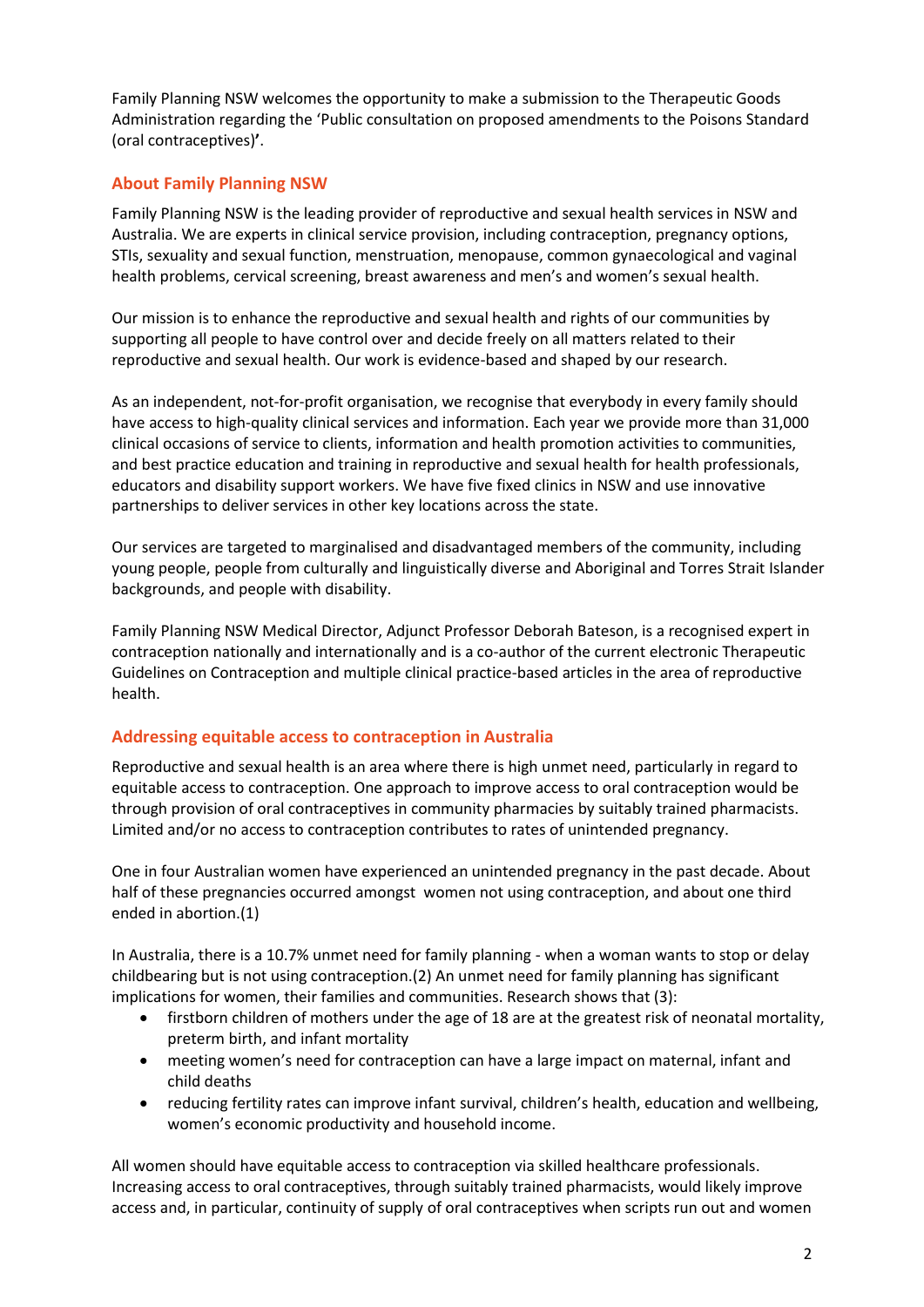cannot see their healthcare provider in a timely manner. Several studies suggest that oral contraception provided 'over the counter' may increase women's access to contraception, reduce unintended pregnancy and result in higher continuation rates.(4,5)

## **Our position**

As experts in reproductive and sexual health, Family Planning NSW supports strategies to enhance access to oral contraceptives, provided these strategies take appropriate measures to ensure they do not inadvertently compromise patient safety, quality and contraceptive choice.

Family Planning NSW is broadly supportive of the proposed amendments in Application A and B, however, we have outlined our specific concerns with each application below which would need to be clearly addressed by the applicants. Family Planning NSW would like to strongly emphasise the importance of prescribers (medical practitioners and nurse practitioners), being the only health providers to initiate first dose of oral contraception, the need for a maximum supply quantity outlined within each application, and the implementation of a maximum time frame in which patients must see a prescriber to continue treatment.(6)

Quality and safety of pharmacist provision of continued oral contraceptives will be dependent on the quality of training and continuing professional development received, and on the governance of these processes. These issues, together with the need for supportive checklists and decision tools are discussed further below.

### **Family Planning NSW outlines the following specific concerns and areas for clarification in relation to Application A:**

- Clarity is sought on the wording "authorised health professional" and whether this includes endorsed nurse practitioners.
- It is unclear whether this application is restricted to combined hormonal pills with progestogen and estrogen or if it also includes progestogen-only pills. Family Planning NSW would be broadly supportive of the application referencing both types of contraceptive pills.
- There is no detail regarding how many months' supply of the oral contraceptive may be provided by pharmacists at a single time. In line with Application B, 4-months would be a reasonable time frame.
- The maximum timeframes between prescriber reviews should be made clearer. While there is mention in the summary of the applicant's reason for proposal that "all patients must have had the same substance prescribed by an authorised health professional within the previous two years", there is no mention of this timeframe in Appendix M. The position of Family Planning NSW is to support continuing provision of oral contraceptives by suitably trained pharmacists, for up to 2-3 years between prescriber reviews.
- Clarity is lacking around how pharmacists will confirm previous prescriptions from authorised health professionals and provision by other pharmacists, including private prescriptions.
- Clarity is needed regarding whether a pharmacist would be able to re-initiate an oral contraceptive previously prescribed but not used continuously by a patient.
- Greater detail is needed on the provision, content, standards and governance of the "accredited training course" for pharmacists. Further information is required on plans for continuing professional development for pharmacists as well as supporting resources and documentation related issues.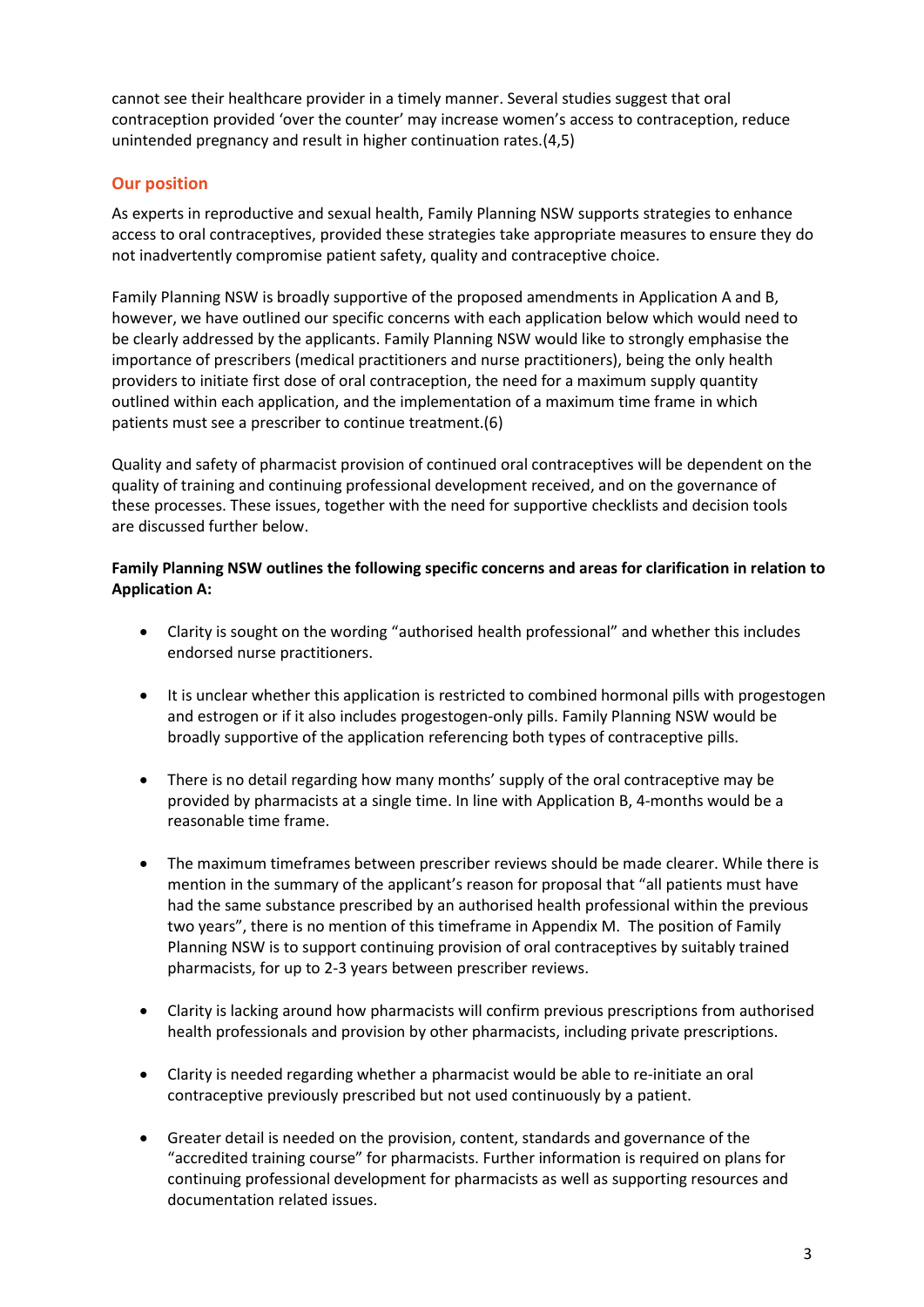#### **Family Planning NSW outlines the following specific concerns and areas for clarification in relation to Application B:**

- Clarity is sought on the wording "health professional" and "prescriber", and whether this includes endorsed nurse practitioners.
- The upper limit of an ethinylestradiol dose is not indicated in this application. Family Planning NSW recommends that the dose of ethinylestradiol should be limited to 35mcg given the unacceptable increased risks of venous thromboembolism (VTE) with 50mcg of ethinylestradiol.(7)
- Family Planning NSW does not recommend the inclusion of a pill containing mestranol as there is insufficient research in relation to the risk of VTE and this pill is very rarely prescribed in the Australian setting.
- It is unclear whether this application is restricted to combined pills with an estrogen and progestogen component or includes progestogen-only pills. Levonorgestrel is listed as needing to be combined with an estrogen, while norethisterone is not. Family Planning NSW would be broadly supportive of the application containing both types of contraceptive pills.
- Contraceptives containing cyproterone are only approved by the Australian TGA for use in individuals with hirsutism or severe acne. They provide effective oral contraception in these patients, however, their primary indication is not for contraception. Further, formulations containing cyproterone require careful exclusion of early pregnancy before starting, given theoretical risk of feminisation of a male fetus and a higher risk of VTE compared to pills with levonorgestrel. It is recommended that medical and nurse practitioners' consider switching off cyproterone acetate-containing pills once angrogenic symptoms have settled.(8)As such, Family Planning NSW does not support the continuing provision of cyproterone-containing pills by pharmacists.
- In Appendix M, there is the requirement that "a previous prescription from a health professional is confirmed". However, there is no indication as to an acceptable timeframe between the last prescription and pharmacist provision of an oral contraceptive. Patients' circumstances, medical comorbidities and risk factors change throughout the course of their life, which may affect a patient's preference or suitability for a given contraceptive. Family Planning NSW supports continuing provision of oral contraceptives by suitably trained pharmacists, for up to 2-3 years between prescriber reviews.
- In Appendix M, it recommends that "the person undergoes clinical review by a prescriber or pharmacist at least annually" but it is unclear what this review would constitute in the pharmacy setting. Overall, the nature and content of pharmacy reviews needs greater explanation to ensure the safe provision of continuing supply.
- Further clarification is needed regarding the meaning of "a person's therapy is stable". This phrase lacks clinical applicability in the context of contraceptive pills. The applicant needs to clarify what constitutes an interruption of therapy in Appendix M. Further, it is not clear why there is a restriction of pharmacist supply of oral contraceptives within 12 months of the person initiating therapy.
- Appendix M requirements for oral contraceptive dispensing listed in Application B, omit requirements for pharmacist training, accreditation and pharmacist dispensing. Application B instead refers to "approved pharmacists" and lists additional requirements for dispensing relating to: confirming previous prescriptions; confirming stable therapy; annual clinical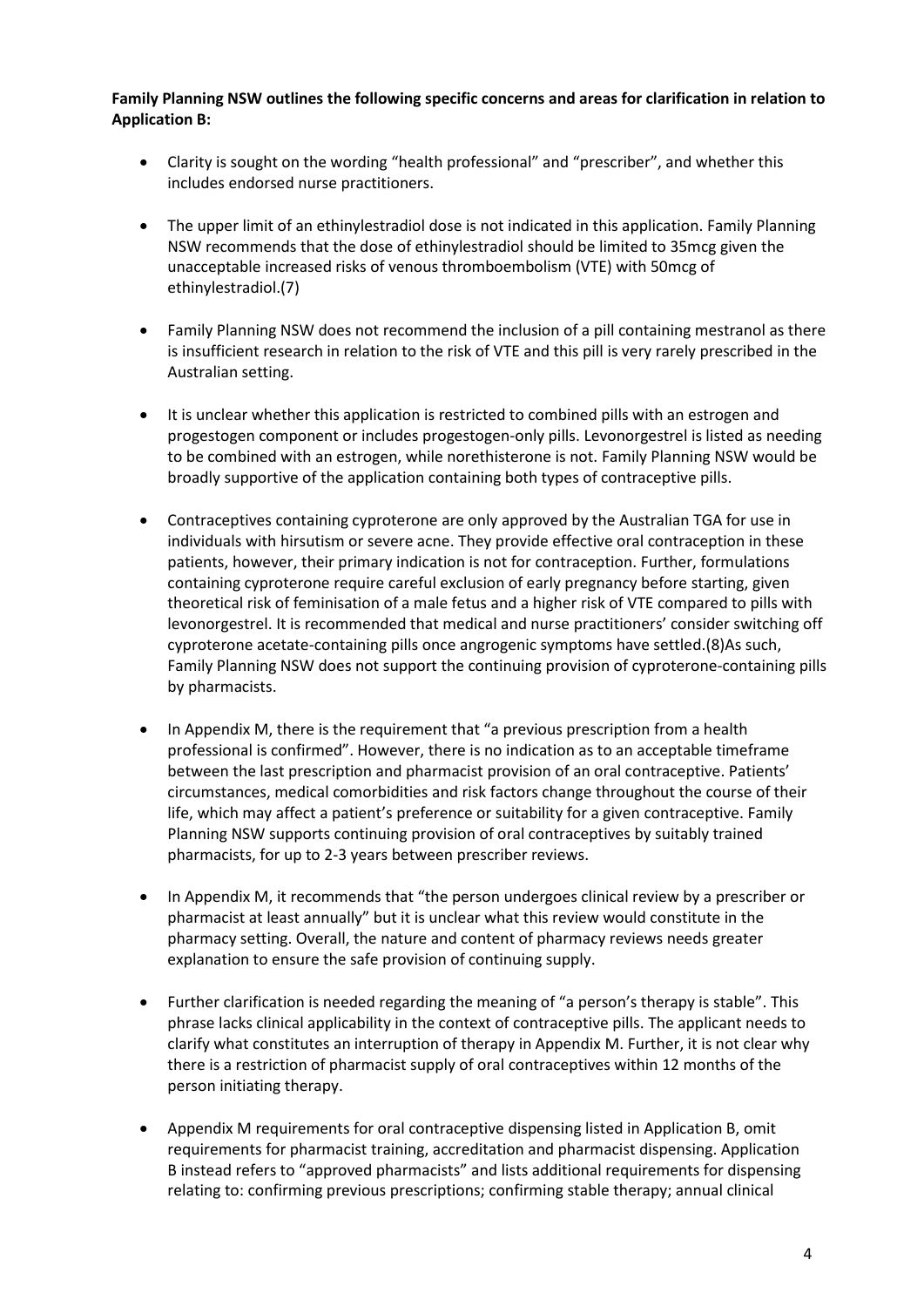review; maximum quantity and; appropriate recording. This lacks the necessary detail needed to assess the quality of the application. Quality training and continuing professional development for pharmacists is needed to ensure safe and effective oral contraceptive provision. As such, training and continuing professional development for pharmacists should be mandatory.

Alongside our position, Family Planning NSW outlines the following key points in relation to pharmacist provision of oral contraceptives:

# **1. Pharmacist provision should not replace initial provision, care and follow up by approved prescribers (medical practitioners and nurse practitioners)**

While Family Planning NSW supports increased access to oral contraceptives, we strongly assert that pharmacist provision should not replace the initial provision of oral contraceptives by authorised prescribers who are approved prescribers, nor the ongoing care and holistic follow up to address changing contraceptive needs and choice, and review of medical eligibility.

There are many benefits of the provision of oral contraceptives by prescribers, including the opportunity to review a patient's reproductive and sexual heath more broadly. This may include: a comprehensive assessment of a patient's risk of sexually transmissible infections as well as sexual health screening and prevention; identification and investigation of menstrual problems and other symptoms of reproductive illness; cervical cancer screening; considered risk of reproductive coercion; and, discussions regarding consent and respectful relationships.

Prescribers also have a role in supporting a patients' decision-making process around contraceptive options, while understanding medical eligibility and the options available for a given patient. For example, prescribers may facilitate discussion around other contraceptive options, including longacting reversible contraception (LARC), which the patient may not have considered. Given the higher contraceptive efficacy of LARC as well as their cost-effectiveness, as highlighted in the National Women's Health Strategy 2020-2030, LARC methods are considered as a key strategy in preventing unintended pregnancy.(9) It is imperative that pharmacists are able to provide evidence-based information about LARC methods as well as rapid referral pathways to local providers for the insertion of IUDs and implants.

Provision of a continuing supply of oral contraceptives by pharmacists, without clear guidance on regular intervals in which a clinical review and assessment by a prescriber, may limit the opportunity for health professionals to facilitate supported decision making and provide information about LARC.

# **2. Development of a comprehensive training program for pharmacists is needed**

In order to facilitate safe and effective supply of oral contraceptives for patients who are continuing contraceptive use, a comprehensive training framework must be developed, with professional practice standards and guidance implemented. It is essential that pharmacists are adequately trained, and have access to approved up-to-date checklists based on national guidelines, to determine if it is appropriate and safe to provide an ongoing supply of oral contraception to patients, or if the patient should be referred to an authorised prescriber for further assessment.

To date, there are no up-to-date continuing education programs or technical assistance tools for contraceptive counselling and dispensing for pharmacists in Australia. As potential providers of contraception services, pharmacists must receive training and demonstrate their competency to provide high quality and safe person-centred consultations. Training should include: screening for medical contraindications including drug interactions; measurement of blood pressure and BMI, provision of information regarding correct use of oral contraceptives and advice on missed pills; provision of information on potential side-effects and when to seek medical advice; ability to identify when referral back to a health professional is required, together with knowledge of referral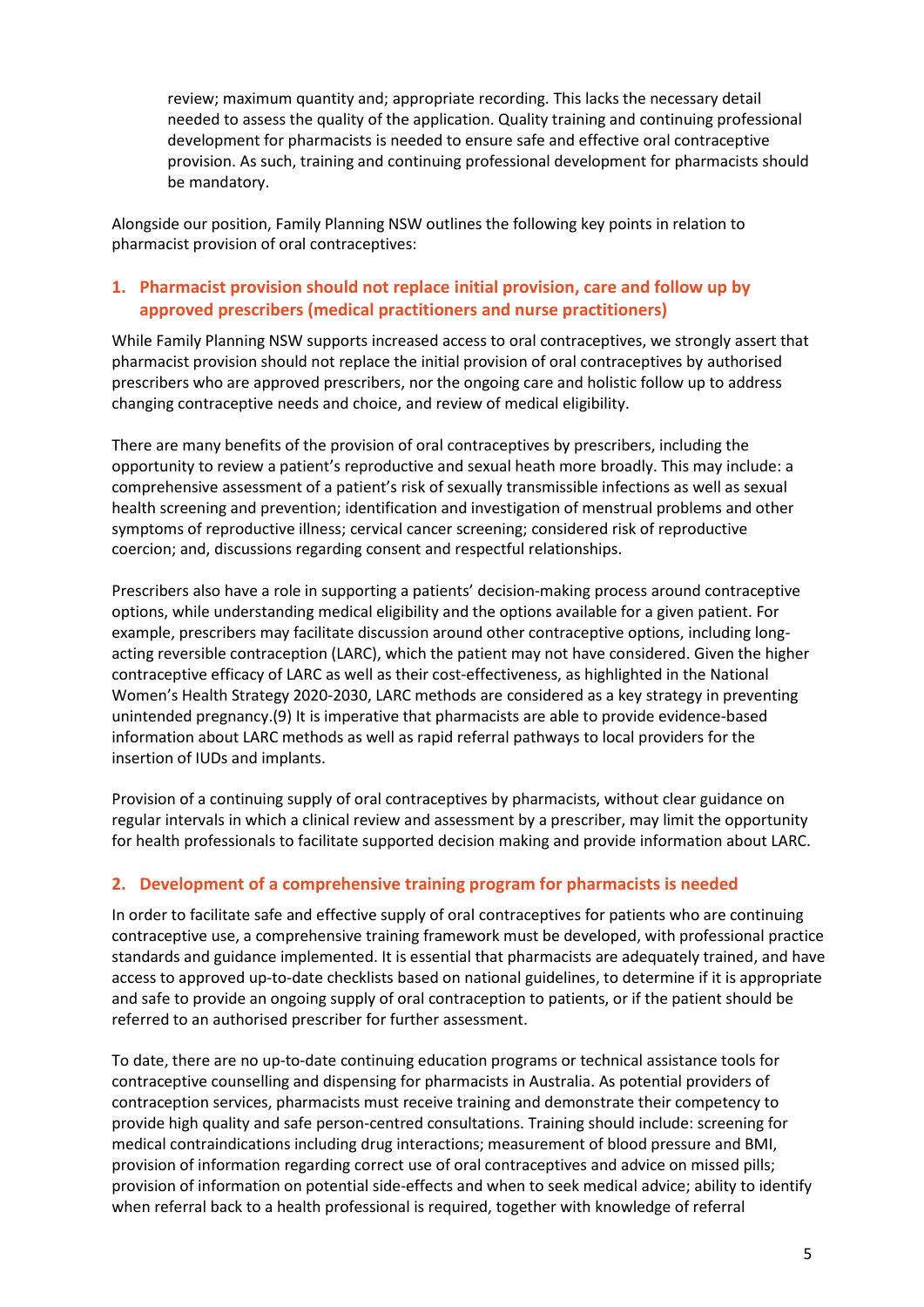pathways; ensuring awareness of other contraceptive options, especially LARC; referring those with contraindications to the OCP and/or interested in alternative contraceptive methods to providers of these methods and; referring to an appropriate healthcare professional for health screening as necessary.

Family Planning NSW strongly recommends that a comprehensive training framework is developed and clearer guidance around governance and assessment of pharmacist competency provided. As experts in reproductive and sexual health, and co-authors of the current Electronic Therapeutic Guidelines on Contraception, we strongly recommend we are involved in consultation regarding the development and implementation of the training framework.

# **3. Additional considerations for pharmacists providing review and ongoing access to oral contraception**

#### **Ongoing supply determination and provision of information in a confidential space**

As part of a comprehensive contraception consultation, in addition to providing oral contraceptives safely, health professionals provide patients with information on how to take the pill appropriately, how to manage missed pills to reduce pregnancy risk and where to go in case of follow up questions and/or concerns. These conversations must be conducted privately and confidentially.

With the requirement for pharmacists to determine if it is appropriate and safe to maintain ongoing supply of oral contraception, it is essential to ensure patient privacy. It is imperative that all pharmacists potentially undertaking this role have a private and welcoming space for the assessment of safe provision and contraceptive counselling. Pharmacist provision, should only occur when this space can be guaranteed.

#### **Access to Pharmaceutical Benefits Scheme (PBS) subsidies**

Multiple factors influence an individual's choice of an oral contraceptive pill including side-effects, non-contraceptive benefits (e.g., for acne and heavy menstrual bleeding) as well as cost. PBS subsidies support equitable access to oral contraceptives, as they ensure that people on a range of incomes have access as needed. The PBS-listed pills are first line but may not suit all women who are experiencing side-effects or desire non-contraceptive benefits from alternative non-subsidised options. Costs for these private pills can be prohibitive for some and details of the safeguards put in place to ensure women are accessing the most cost-effective option that meets their specific needs are required.

#### **Notification regarding patient ineligibility for schedule 3 supply**

There needs to be a clear mechanism in place where the prescriber can alert pharmacists that a patient is not eligible for pharmacy supply. This is to ensure higher risk patients such as those with Medical Eligibility Criteria 3 medical conditions, who while not contraindicated to the oral contraceptive pills, have risks which can outweigh the benefits provided by oral contraceptives and need close review by the prescriber.(10)

#### **Conclusion**

Provision of oral contraceptives, by suitably trained and credentialed pharmacists is likely to increase equitable access to oral contraceptives. However, in allowing this access to care there would need to be a number of safeguards in place to ensure it does not impact on patient safety, quality and contraceptive choice. While we broadly support these applications, consideration of the potential unintended losses to patient care with this model is needed. Family Planning NSW thanks the Committee for considering our questions for clarity in detail.